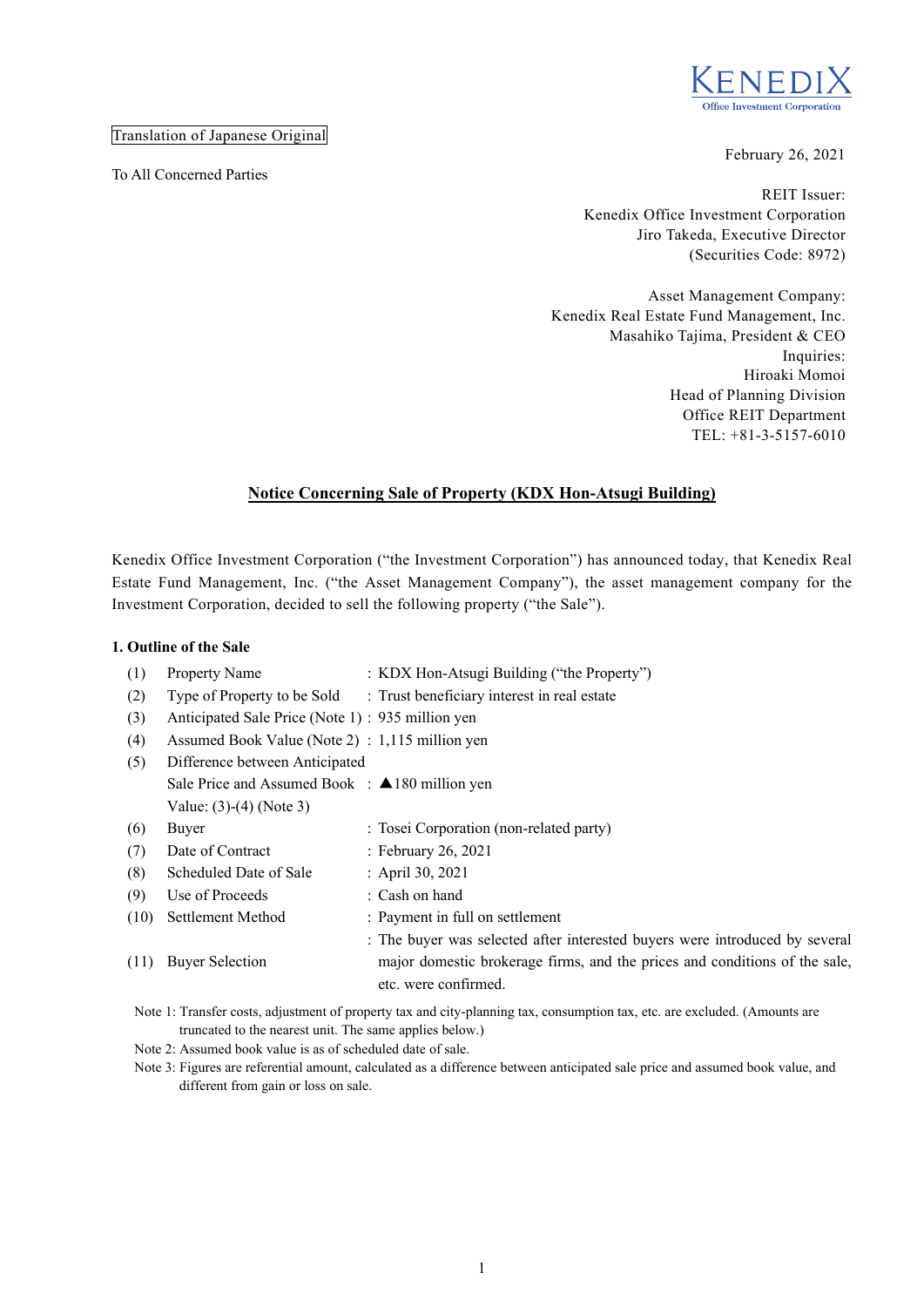

## **2. Reason for the Sale**

The Investment Corporation seeks to enhance the quality of the portfolio by arranging a reshuffle and sales of properties before potential deterioration in asset profitability. Moreover, a comprehensive consideration of the present and future portfolio structural objectives, the real estate market trends, and the characteristic assessment of properties within the portfolio are conducted, while engaging in acquisitions of properties according to management strategies.

The Property is an office building which is approximately 25 years in age and is relatively small in comparison to other portfolio properties. The decline in profitability is due to an increase in operating expenses (e.g., repairs), and a stagnant occupancy rate; therefore, the Investment Corporation has decided to sell the Property with an aim to improve the profitability of the portfolio.

Although the anticipated sale price is below the assumed book value as of the scheduled date of sale and the latest appraisal value, the Investment Corporation judges the sale to be at an appropriate standard, based on future cash flow assumptions, incorporating historical occupancy, leasing records, and market trends within the surrounding area of the property.

Through the Sale, the portfolio of the Investment Corporation will stand at 96 properties (total: 440.1 billion yen). The investment proportions of office buildings in the portfolio will be 99.3%, and the investment proportions of the Tokyo Metropolitan Area (Note) in the portfolio will be 81.3% (Based on acquisition price.).

Note: Tokyo Metropolitan Area refers to major cities in Tokyo Metropolitan, Kanagawa, Saitama, and Chiba Prefectures.

| Property Name           |                                                     |                             | KDX Hon-Atsugi Building                                                          |  |  |  |
|-------------------------|-----------------------------------------------------|-----------------------------|----------------------------------------------------------------------------------|--|--|--|
| Type of Specified Asset |                                                     |                             | Trust beneficiary interest in real estate                                        |  |  |  |
|                         | Trustee                                             |                             | Mitsubishi UFJ Trust and Banking Corporation                                     |  |  |  |
|                         | Location (Address)                                  |                             | 4-9-18 Nakamachi, Atsugi, Kanagawa                                               |  |  |  |
|                         | Usage                                               |                             | Office · Retail shop                                                             |  |  |  |
| Type of Structure       |                                                     |                             | Flat-roofed, Steel-framed reinforced concrete structure;<br>8 aboveground floors |  |  |  |
|                         |                                                     | Land                        | 724.62 m <sup>2</sup>                                                            |  |  |  |
|                         | Site Area                                           | Building (Total Floor Area) | 3,603.63 $m2$                                                                    |  |  |  |
|                         | Type of                                             | Land                        | Proprietary ownership                                                            |  |  |  |
|                         | Ownership                                           | Building                    | Proprietary ownership                                                            |  |  |  |
| <b>Completion Date</b>  |                                                     |                             | May 31, 1995                                                                     |  |  |  |
|                         | <b>Acquisition Date</b>                             |                             | March 1, 2007                                                                    |  |  |  |
|                         | <b>Acquisition Price</b>                            |                             | 1,305 million yen                                                                |  |  |  |
|                         | Appraisal Value                                     |                             | 1,190 million yen                                                                |  |  |  |
|                         |                                                     | Base Date for Appraisal     | October 31, 2020                                                                 |  |  |  |
|                         | Appraisal                                           | Appraiser                   | Daiwa Real Estate Appraisal Co., Ltd.                                            |  |  |  |
|                         |                                                     | Details                     | Please refer to "9. Summary of Appraisal Report" below.                          |  |  |  |
|                         | Details of Tenant                                   |                             | As of January 31, 2021                                                           |  |  |  |
|                         | Security and Guarantee Deposit                      |                             | 59 million yen                                                                   |  |  |  |
|                         | Number of End Tenants<br><b>Total Leasable Area</b> |                             | 12                                                                               |  |  |  |
|                         |                                                     |                             | 2,755.71 m <sup>2</sup>                                                          |  |  |  |
|                         | <b>Total Leased Area</b>                            |                             | $2,136.13$ m <sup>2</sup>                                                        |  |  |  |
|                         | Occupancy Rate                                      |                             | 77.5%                                                                            |  |  |  |

## **3. Details of the Properties to be Sold**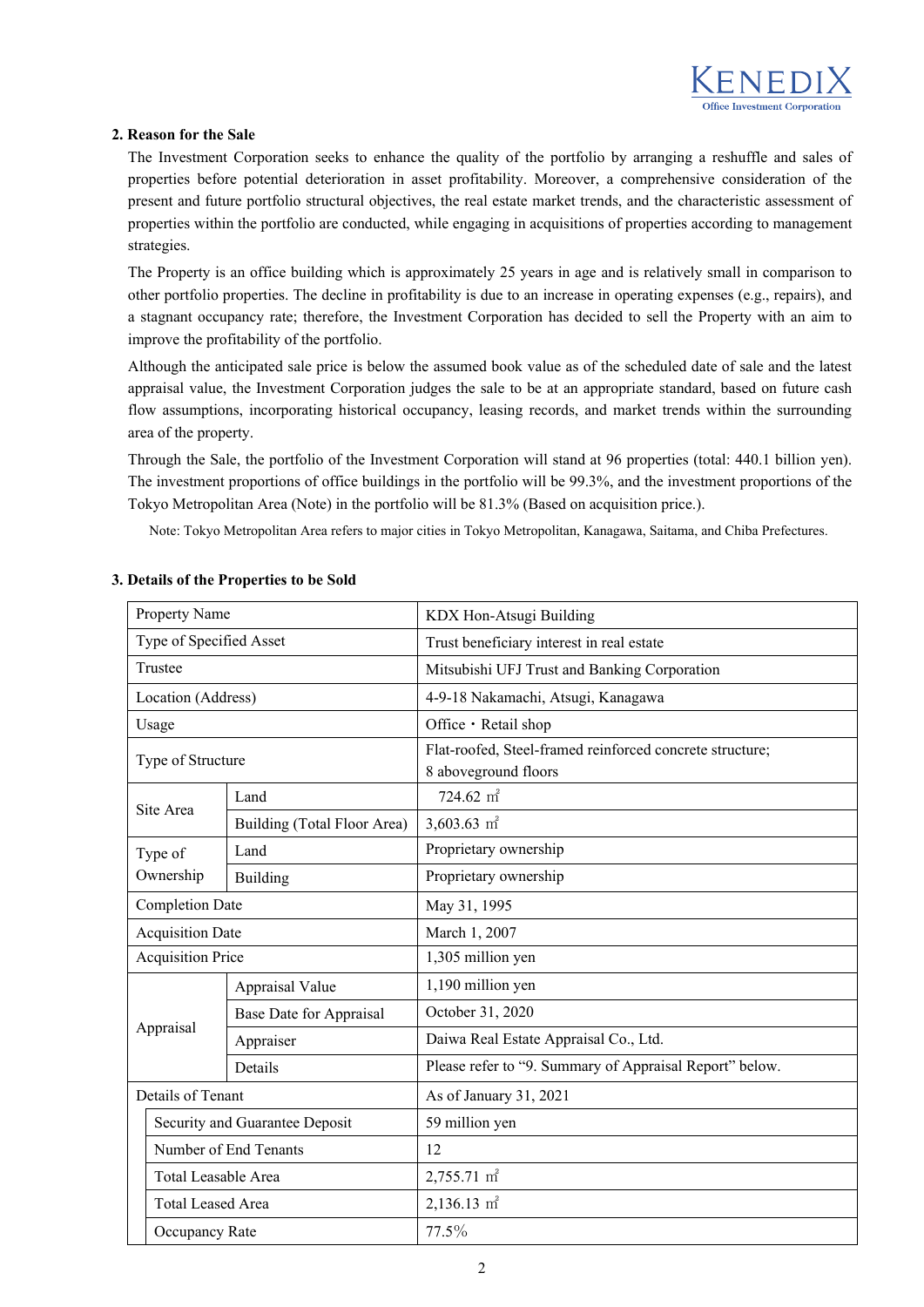

| <b>Operating Results</b>                                             | The total of the actual amounts for fiscal periods ended April 30,<br>2020 and October 31, 2020 |  |  |  |
|----------------------------------------------------------------------|-------------------------------------------------------------------------------------------------|--|--|--|
| Rent Revenue                                                         | 74 million yen                                                                                  |  |  |  |
| Net Operating Income                                                 | 33 million yen                                                                                  |  |  |  |
| Rental Operating Income (Net Operating<br>Income after Depreciation) | 5 million yen                                                                                   |  |  |  |

## **4. Buyer's Profile**

| Company Name            |                                                 | Tosei Corporation                                                                                                                                                                                                                                                                     |  |  |
|-------------------------|-------------------------------------------------|---------------------------------------------------------------------------------------------------------------------------------------------------------------------------------------------------------------------------------------------------------------------------------------|--|--|
| Location                |                                                 | 4-2-3 Toranomon, Minato-ku, Tokyo                                                                                                                                                                                                                                                     |  |  |
|                         | Title and Name of Representative                | Seiichiro Yamaguchi, President and CEO                                                                                                                                                                                                                                                |  |  |
| Description of Business |                                                 | Real estate revitalization/development/rental/fund and<br>consulting/management, and hotel                                                                                                                                                                                            |  |  |
|                         | Amount of Capital                               | Approx. 6,600 million yen (as of November 30, 2020)                                                                                                                                                                                                                                   |  |  |
|                         | Date of Incorporation                           | February 2, 1950                                                                                                                                                                                                                                                                      |  |  |
| Major Shareholder       |                                                 | Seiichiro Yamaguchi (27.31%), Zeus Capital Limited (12.71%),<br>QUINTET PRIVATE BANK (EUROPE) S.A107704 (8.00%)<br>(as of November 30, 2020)                                                                                                                                          |  |  |
| <b>Net Assets</b>       |                                                 | Approx. 58,969 million yen (as of November 30, 2020)                                                                                                                                                                                                                                  |  |  |
| <b>Total Assets</b>     |                                                 | Approx. 161,684 million yen (as of November 30, 2020)                                                                                                                                                                                                                                 |  |  |
|                         |                                                 | Relationship with the Investment Corporation or the Asset Management Company                                                                                                                                                                                                          |  |  |
|                         | Capital Relationship                            | There is no special capital relationship between the Investment Corporation<br>or the Asset Management Company.                                                                                                                                                                       |  |  |
|                         | Personnel Relationship                          | There is no special personnel relationship between the Investment<br>Corporation or the Asset Management Company.                                                                                                                                                                     |  |  |
|                         | Business Relationship                           | There is no special business relationship between the Investment<br>Corporation or the Asset Management Company.                                                                                                                                                                      |  |  |
|                         | Applicability of Related Party<br>Relationships | The buyer is not a related party, etc. as defined in the Act on Investment<br>Trusts and Investment Corporations ("the Investment Trust Act") and not a<br>related party as defined in the Office REIT Department Related-party<br>Transaction Rules of the Asset Management Company. |  |  |

#### **5. Details of Brokerage**

The brokerage firm for the Property is not a related party, etc. as defined in the Investment Trust Act and not a related party as defined in the Office REIT Department Related-party Transaction Rules of the Asset Management Company.

#### **6. Related-party Transaction**

The sale of the Property does not constitute the related-party transaction.

#### **7. Date of the Sale**

| Determination Date of the Sale<br><b>Transaction Agreement Execution Date</b> | February 26, 2021          |  |
|-------------------------------------------------------------------------------|----------------------------|--|
| Settlement and Sale Date                                                      | April 30, 2021 (Scheduled) |  |

Note: The trust beneficiary interest transaction agreement concluded with the buyer of the Property ("the Transaction Agreement") falls under the category of forward commitment, etc. by an investment corporation, as stipulated in the Comprehensive Guidelines for Supervision of Financial Instruments Business Operators, etc. provided by Financial Services Agency. If the Investment Corporation violates any of the provisions of the Transaction Agreement and then the Transaction Agreement is cancelled for the reason that purposes of the Transaction Agreement cannot be fulfilled due to such violation, the Investment Corporation shall pay a certain ratio of the transaction price from which consumption taxes, etc. are excluded as a penalty fee. Such penalty fee is set at 10% of the anticipated sale price (93 million yen).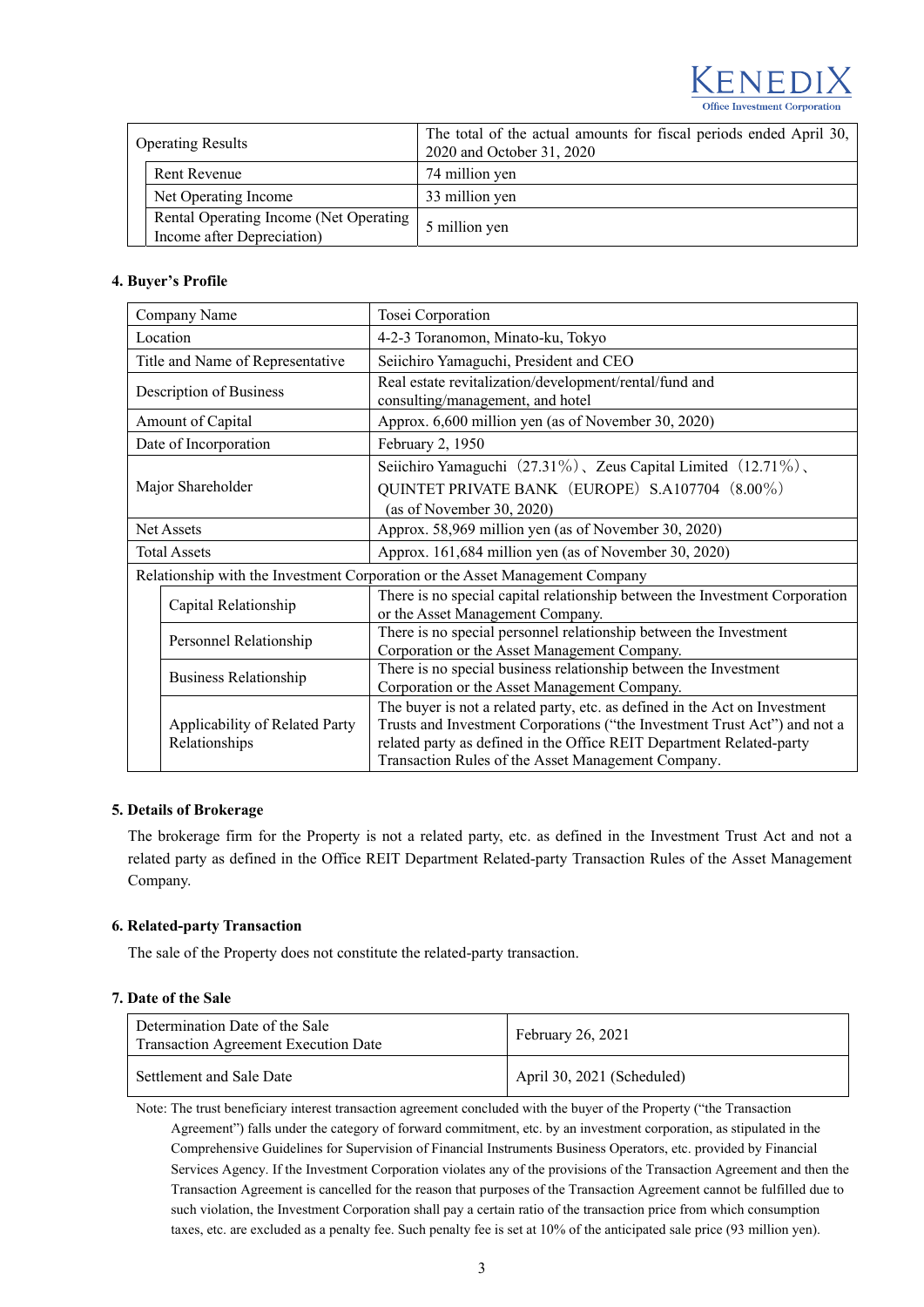

#### **8. Outlook**

As the impact of the Sale on the financial results for the fiscal period ending April 30, 2021 (November 1, 2020 to April 30, 2021) and the fiscal period ending October 31, 2021 (May 1, 2021 to October 31, 2021) is minimal, there is no change to the operating forecasts and distribution forecasts for the fiscal periods.

Though a loss on sale is expected to occur in the fiscal period ending April 30, 2021 (November 1, 2020 to April 30, 2021) due to the Sale, the distribution forecast remains unchanged with the adjustment of provision of reserve for reduction entry from the sale of KDX Shin-Nihonbashi Building.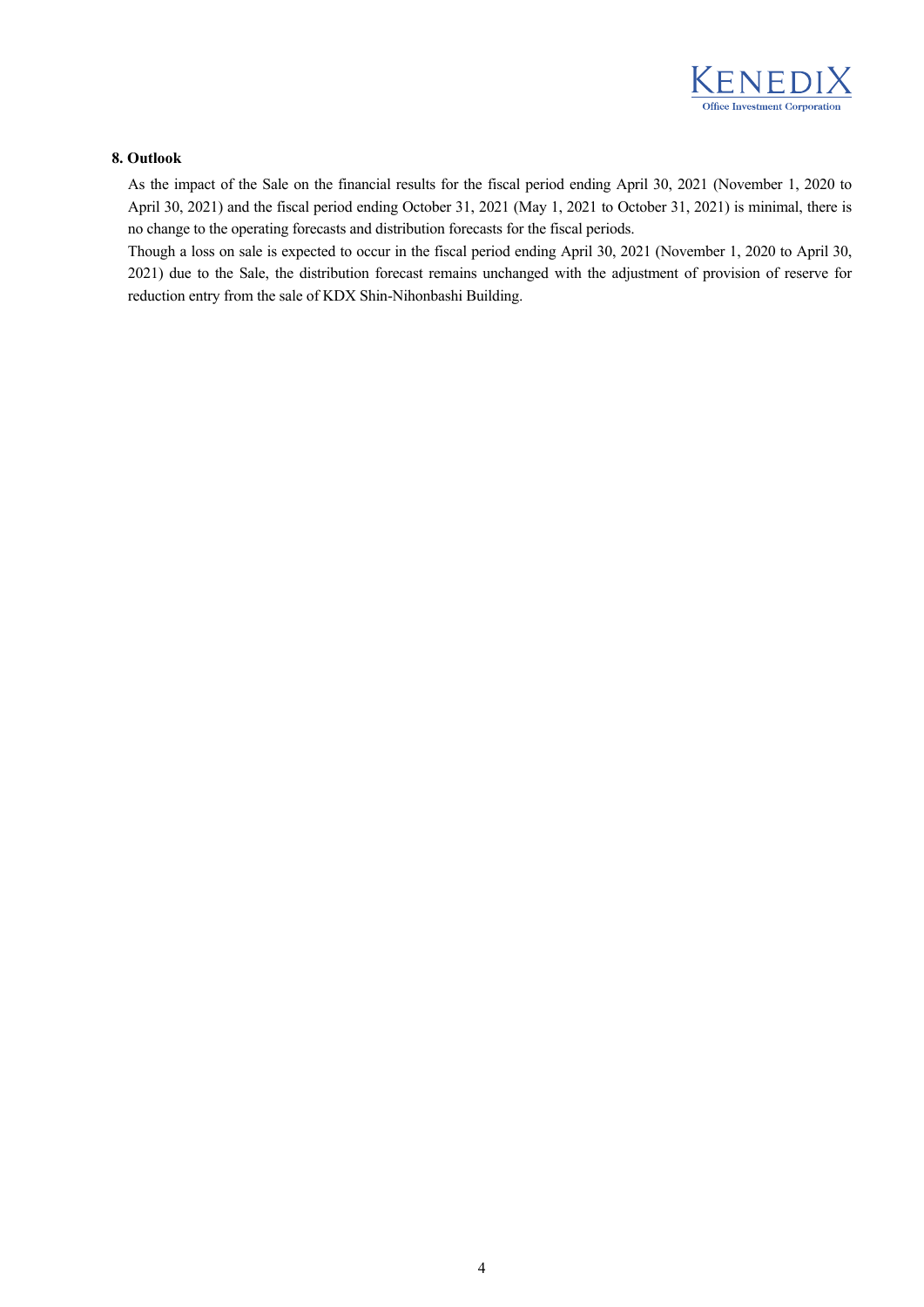

# **9. Summary of Appraisal Report**

| Property Name   | KDX Hon-Atsugi Building               |
|-----------------|---------------------------------------|
|                 |                                       |
| Appraisal Value | $1.190,000,000$ ven                   |
| Appraiser       | Daiwa Real Estate Appraisal Co., Ltd. |
| Appraisal Date  | October 31, 2020                      |

| Unit: Yen                                                                                          |               |                                                                                                                                                                                                                                       |  |  |
|----------------------------------------------------------------------------------------------------|---------------|---------------------------------------------------------------------------------------------------------------------------------------------------------------------------------------------------------------------------------------|--|--|
| Item                                                                                               | Content       | <b>Basis</b>                                                                                                                                                                                                                          |  |  |
| Income Capitalization Approach Value                                                               | 1,190,000,000 | Assess an amount by verifying the Value Calculated Using the<br>Direct Capitalization Method as well as handling Value<br>Calculated Using the Discounted Cash Flow Method as a<br>standard                                           |  |  |
| Value Calculated Using the<br>Direct Capitalization Method                                         | 1,220,000,000 |                                                                                                                                                                                                                                       |  |  |
| (1) Gross Operating Revenue                                                                        | 98,793,208    |                                                                                                                                                                                                                                       |  |  |
| Maximum Gross Operating<br>Revenue                                                                 | 103,948,640   | Assess an amount based on the rent revenue, common area<br>charge revenue, parking revenue and other revenue, etc. that<br>are believed to remain stable over the medium and long term                                                |  |  |
| Shortfall Attributed to Vacancies                                                                  | 5,155,432     | Assess an amount based on the premise of an occupancy ratio<br>that is believed to remain stable over the medium and long<br>term                                                                                                     |  |  |
| (2) Operating Expenses                                                                             | 31,428,929    |                                                                                                                                                                                                                                       |  |  |
| Maintenance Expenses                                                                               | 9,503,000     | Assess an amount based on the actual maintenance expenses<br>and by verifying such amount by reference to the standards of<br>maintenance expenses at similar properties                                                              |  |  |
| <b>Utility Expenses</b>                                                                            | 8,903,000     | Assess an amount based on the actual utility expenses in the<br>past, and by verifying such amount by reference to the levels<br>of utility expenses at similar properties                                                            |  |  |
| Repair Expenses                                                                                    | 2,381,833     | Recognize an annual average amount of repair expenses,<br>judging such amount to be appropriate based on the<br>engineering report                                                                                                    |  |  |
| Property Management Fee                                                                            | 1,833,326     | Assess a standardized PM fee ratio based on PM fee ratios at<br>similar properties                                                                                                                                                    |  |  |
| Tenant Recruitment Expenses, etc.                                                                  | 756,886       | Assess an amount in consideration of an estimated tenant<br>turnover and a vacancy rate, based on the levels of tenant<br>recruitment expenses, etc. at similar properties                                                            |  |  |
| <b>Taxes and Dues</b>                                                                              | 7,365,500     | Assess an amount based on the fiscal 2020 tax statement, etc.                                                                                                                                                                         |  |  |
| Damage Insurance Fee                                                                               | 185,384       | Assess an amount based on actual insurance premium, and by<br>verifying such amount by reference to insurance premiums,<br>etc. at similar properties                                                                                 |  |  |
| Other Expenses                                                                                     | 500,000       | Assess an amount based on actual other expenses in the past                                                                                                                                                                           |  |  |
| (3) Net Operating Income<br>$(NOI=(1)-(2))$                                                        | 67, 364, 279  |                                                                                                                                                                                                                                       |  |  |
| (4) Gain on Guarantee Deposit<br>Investment                                                        | 855,253       | Assess income from investments by using an investment return<br>of $1.0\%$                                                                                                                                                            |  |  |
| (5) Capital Expenditure                                                                            | 3,379,847     | Assess an annual average amount of renewal expenses based<br>on the engineering report, judging such amount to be<br>appropriate, with CM fees added                                                                                  |  |  |
| (6) Net Cash Flow<br>$(NCF=(3)+(4)-(5))$                                                           | 64,839,685    |                                                                                                                                                                                                                                       |  |  |
| (7) Capitalization Rate                                                                            | 5.3%          | Assess an amount by comprehensively taking into account<br>comparison with transaction cases, etc. at similar properties,<br>the property's location, the characteristics of the building, the<br>rights, the terms of contract, etc. |  |  |
| Value Calculated Using the<br>Discounted Cash Flow Method                                          | 1,180,000,000 |                                                                                                                                                                                                                                       |  |  |
| Discount Rate                                                                                      | 5.1%          | Assess an amount by comprehensively taking into account<br>comparison with transaction cases, etc. at similar properties<br>and property's unique characteristics by reference to<br>investment yields of financial asset             |  |  |
| Terminal Capitalization Rate                                                                       | 5.5%          | Assess an amount by considering nature of net cash flow for<br>calculation of the capitalization rate, future uncertainty,<br>liquidity, marketability and other factors                                                              |  |  |
| Value Calculated Using the Cost Method                                                             | 714,000,000   |                                                                                                                                                                                                                                       |  |  |
| Land                                                                                               | 42.8%         |                                                                                                                                                                                                                                       |  |  |
| Building                                                                                           | 57.2%         |                                                                                                                                                                                                                                       |  |  |
| The Appraiser's Points to Consider upon<br>Nothing in particular<br>Appraisal Other Than the Above |               |                                                                                                                                                                                                                                       |  |  |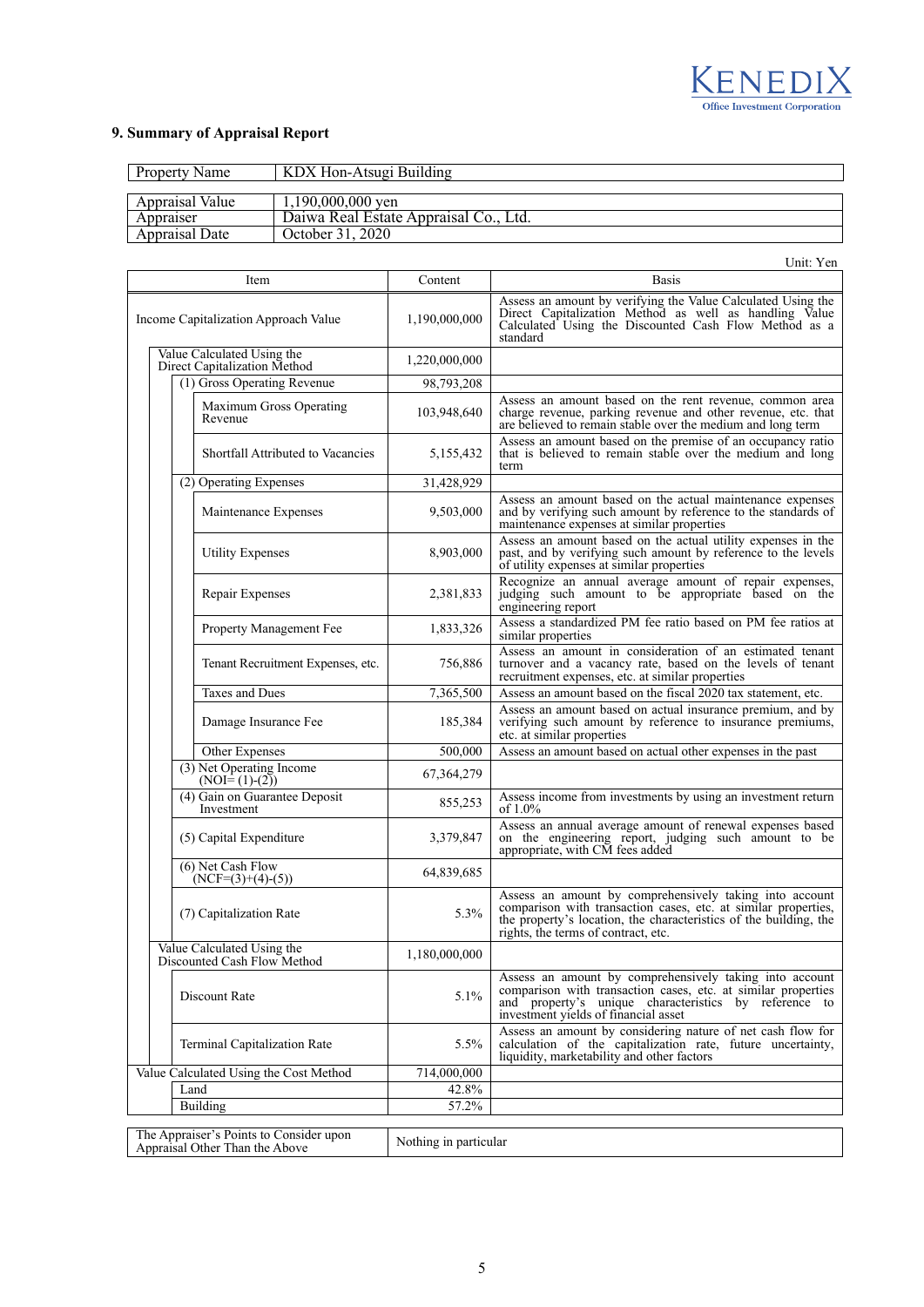

#### **Attached Material**

Reference Material: Property Portfolio after the Sale

The Investment Corporation's website: https://www.kdo-reit.com/en/

This notice is the English translation of the Japanese announcement on our website released on February 26, 2021. However, no assurance or warranties are given for the completeness or accuracy of this English translation.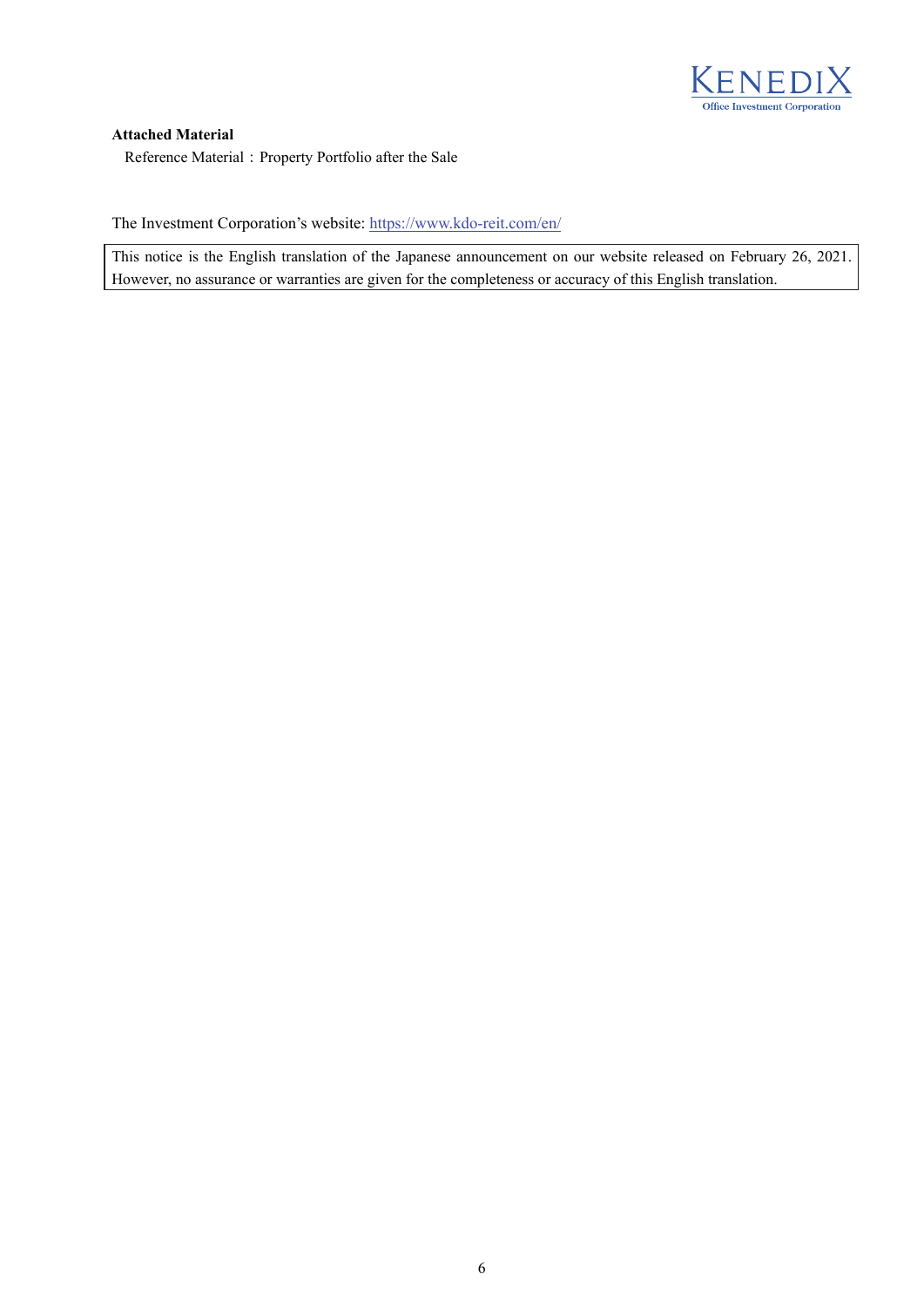

# **Reference Material**

## **Property Portfolio after the Sale**

|                         |                             |                                     |                    |                                                           |                   | As of April 30, 2021                        |
|-------------------------|-----------------------------|-------------------------------------|--------------------|-----------------------------------------------------------|-------------------|---------------------------------------------|
| Type of Use             | Area                        | Property Name                       | Location           | (Anticipated) Acquisition Price<br>(million yen) (Note 1) | Ratio<br>(Note 1) | (Scheduled) Date of<br>Acquisition (Note 2) |
|                         |                             | KDX Hamamatsucho Place              | Minato-ku, Tokyo   | 20,700                                                    | 4.7%              | July 2, 2018                                |
|                         |                             | KDX Shinbashi Ekimae Building       | Minato-ku, Tokyo   | 16,300                                                    | 3.7%              | June 30, 2020                               |
|                         |                             | KDX Toranomon 1chome Building       | Minato-ku, Tokyo   | 15,550                                                    | 3.5%              | March 30, 2016                              |
|                         |                             | <b>KDX Harumi Building</b>          | Chuo-ku, Tokyo     | 10,250                                                    | 2.3%              | June 30, 2008                               |
|                         |                             | KDX Nishi-Shinbashi Building        | Minato-ku, Tokyo   | 8,400                                                     | 1.9%              | February 1, 2017                            |
|                         |                             | Hiei Kudan-Kita Building            | Chiyoda-ku, Tokyo  | 7,600                                                     | 1.7%              | February 1, 2008                            |
|                         |                             | <b>KDX Shinjuku Building</b>        | Shinjuku-ku, Tokyo | 6,800                                                     | 1.5%              | February 18, 2010                           |
|                         |                             | KDX Ochanomizu Building             | Chiyoda-ku, Tokyo  | 6,400                                                     | 1.4%              | April 2, 2007                               |
|                         |                             | KDX Shiba-Daimon Building           | Minato-ku, Tokyo   | 6,090                                                     | 1.3%              | March 1, 2007                               |
|                         |                             | KDX Kojimachi Building              | Chiyoda-ku, Tokyo  | 5,950                                                     | 1.3%              | November 1, 2005                            |
|                         |                             | KDX Nihonbashi 313 Building         | Chuo-ku, Tokyo     | 5,940                                                     | 1.3%              | August 1, 2005                              |
|                         |                             | KDX Takanawadai Building            | Minato-ku, Tokyo   | 5,250                                                     | 1.1%              | November 19, 2013                           |
|                         |                             | KDX Iidabashi Building              | Shinjuku-ku, Tokyo | 4,670                                                     | 1.0%              | July 22, 2011                               |
|                         |                             | <b>KDX</b> Ebisu Building           | Shibuya-ku, Tokyo  | 4,640                                                     | 1.0%              | May 1, 2006                                 |
|                         |                             | Higashi-Kayabacho Yuraku Building   | Chuo-ku, Tokyo     | 4,450                                                     | 1.0%              | August 1, 2005                              |
|                         |                             | KDX Iidabashi Square                | Shinjuku-ku, Tokyo | 4,350                                                     | 0.9%              | January 10, 2014                            |
|                         |                             | KDX Ginza 1chome Building           | Chuo-ku, Tokyo     | 4,300                                                     | 0.9%              | November 12, 2010                           |
|                         |                             | KDX Hamamatsucho Center Building    | Minato-ku, Tokyo   | 3,950                                                     | 0.8%              | September 1, 2015                           |
|                         |                             | KDX Shin-Nihonbashi Ekimae Building | Chuo-ku, Tokyo     | 3,829                                                     | 0.8%              | August 2, 2016                              |
|                         | 5 Central Wards<br>of Tokyo | KDX Shinbashi Building (Note 2)     | Minato-ku, Tokyo   | 3,728                                                     | 0.8%              | May 1, 2006                                 |
|                         |                             | KDX Hatchobori Building             | Chuo-ku, Tokyo     | 3,680                                                     | 0.8%              | August 1, 2005                              |
| <b>Office Buildings</b> |                             | <b>KDX Ginza East Building</b>      | Chuo-ku, Tokyo     | 3,600                                                     | 0.8%              | March 13, 2015                              |
| (Mid-size)              |                             | KDX Shibuya Nanpeidai Building      | Shibuya-ku, Tokyo  | 3,500                                                     | 0.7%              | August 10, 2017                             |
|                         |                             | KDX Hamamatsucho Building           | Minato-ku, Tokyo   | 3,460                                                     | 0.7%              | May 1, 2006                                 |
|                         |                             | KDX Kanda Ekimae Building           | Chiyoda-ku, Tokyo  | 3,300                                                     | 0.7%              | February 7, 2020                            |
|                         |                             | <b>KDX</b> Mita Building            | Minato-ku, Tokyo   | 3,180                                                     | 0.7%              | November 18, 2013                           |
|                         |                             | KDX Higashi-Shinjuku Building       | Shinjuku-ku, Tokyo | 2,950                                                     | 0.6%              | September 1, 2006                           |
|                         |                             | KDX Kayabacho Building              | Chuo-ku, Tokyo     | 2,780                                                     | 0.6%              | May 1, 2006                                 |
|                         |                             | <b>KDX</b> Jimbocho Building        | Chiyoda-ku, Tokyo  | 2,760                                                     | 0.6%              | March 31, 2008                              |
|                         |                             | KDX Hakozaki Building               | Chuo-ku, Tokyo     | 2,710                                                     | 0.6%              | July 22, 2011                               |
|                         |                             | KDX Akihabara Building              | Chiyoda-ku, Tokyo  | 2,600                                                     | 0.5%              | November 19, 2013                           |
|                         |                             | KDX Yoyogi Building                 | Shibuya-ku, Tokyo  | 2,479                                                     | 0.5%              | September 30, 2005                          |
|                         |                             | Harajuku F.F. Building              | Shibuya-ku, Tokyo  | 2,450                                                     | 0.5%              | August 1, 2005                              |
|                         |                             | KDX Kajicho Building                | Chiyoda-ku, Tokyo  | 2,350                                                     | 0.5%              | July 3, 2006                                |
|                         |                             | KDX Hamacho Nakanohashi Building    | Chuo-ku, Tokyo     | 2,310                                                     | 0.5%              | February 1, 2008                            |
|                         |                             | KDX Shinjuku 286 Building           | Shinjuku-ku, Tokyo | 2,300                                                     | 0.5%              | June 1, 2007                                |
|                         |                             | KDX Minami Aoyama Building          | Minato-ku, Tokyo   | 2,270                                                     | 0.5%              | August 1, 2005                              |
|                         |                             | Nihonbashi Horidomecho First        | Chuo-ku, Tokyo     | 2,200                                                     | 0.4%              | August 19, 2013                             |
|                         |                             | Shin-toshin Maruzen Building        | Shinjuku-ku, Tokyo | 2,110                                                     | 0.4%              | February 29, 2008                           |
|                         |                             | KDX Nihonbashi 216 Building         | Chuo-ku, Tokyo     | 2,010                                                     | 0.4%              | December 1, 2009                            |
|                         |                             | KDX Kanda Kitaguchi Building        | Chiyoda-ku, Tokyo  | 1,950                                                     | 0.4%              | August 1, 2005                              |
|                         |                             | KDX Shinjuku 6-chome Building       | Shinjuku-ku, Tokyo | 1,900                                                     | 0.4%              | September 13, 2013                          |
|                         |                             | KDX Iwamoto-cho Building            | Chiyoda-ku, Tokyo  | 1,864                                                     | 0.4%              | May 1, 2008                                 |
|                         |                             | KDX Nishi-Shinjuku Building         | Shinjuku-ku, Tokyo | 1,500                                                     | 0.3%              | April 2, 2007                               |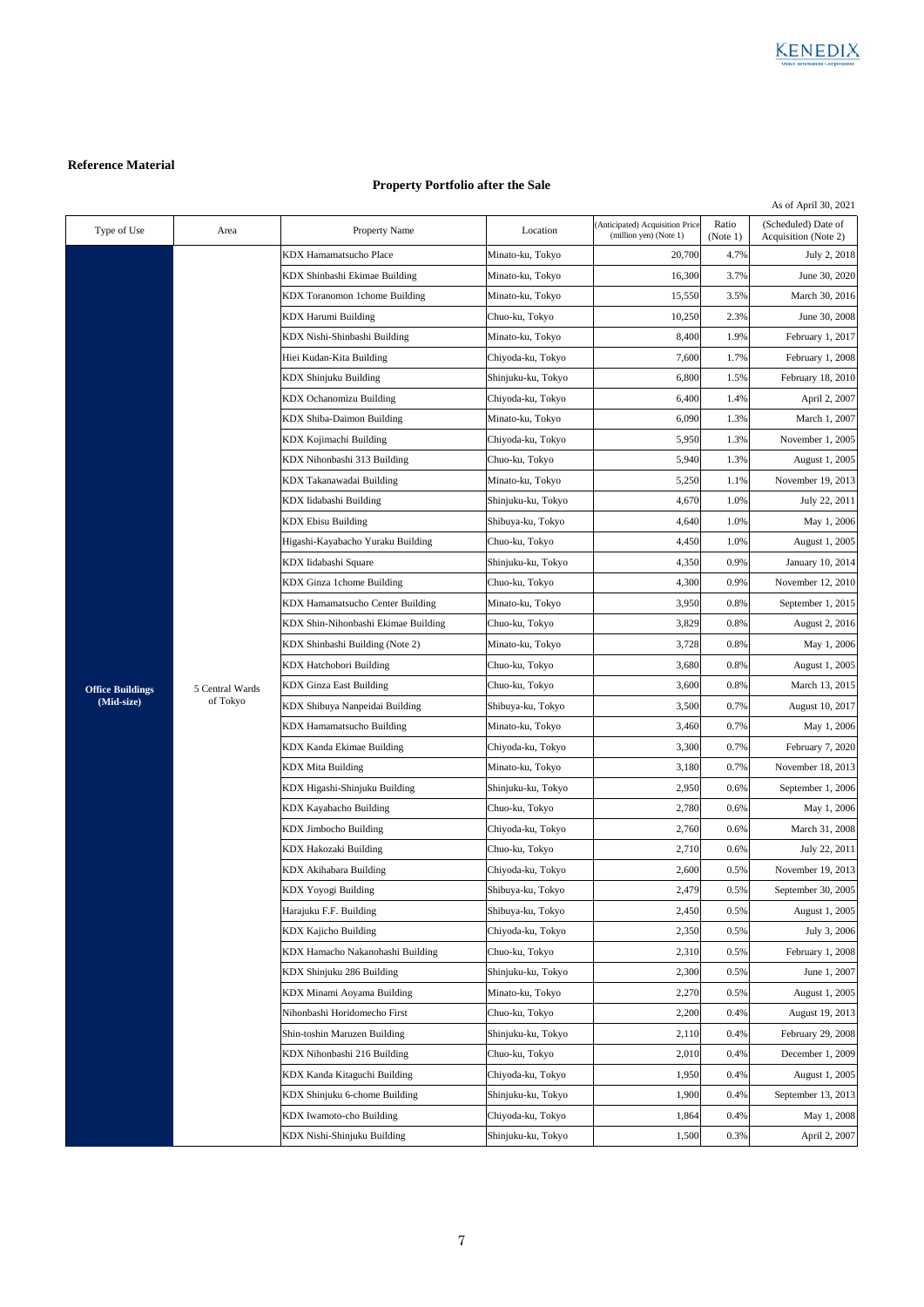| Type of Use                           | Area                        | Property Name                                  | Location             | (Anticipated) Acquisition Price<br>(million yen) (Note 1) | Ratio<br>(Note 1) | (Scheduled) Date of<br>Acquisition (Note 2) |
|---------------------------------------|-----------------------------|------------------------------------------------|----------------------|-----------------------------------------------------------|-------------------|---------------------------------------------|
|                                       |                             | KDX Musashi-Kosugi Building                    | Kawasaki, Kanagawa   | 12,000                                                    | 2.7%              | March 20, 2014                              |
|                                       |                             | KDX Yokohama Kannai Building                   | Yokohama, Kanagawa   | 9,500                                                     | 2.1%              | January 31, 2018                            |
|                                       |                             | KDX Yokohama Building                          | Yokohama, Kanagawa   | 7,210                                                     | 1.6%              | October 29, 2014                            |
|                                       |                             | <b>KDX Fuchu Building</b>                      | Fuchu, Tokyo         | 6,120                                                     | 1.3%              | September 21, 2012                          |
|                                       |                             | Toshin 24 Building                             | Yokohama, Kanagawa   | 5,300                                                     | 1.2%              | May 1, 2006                                 |
|                                       |                             | KDX Higashi-Shinagawa Building                 | Shinagawa-ku, Tokyo  | 4,590                                                     | 1.0%              | July 22, 2011                               |
|                                       |                             | KDX Nishi-Gotanda Building                     | Shinagawa-ku, Tokyo  | 4,200                                                     | 0.9%              | December 1, 2006                            |
|                                       |                             | KDX Ikebukuro Building                         | Toshima-ku, Tokyo    | 3,900                                                     | 0.8%              | November 18, 2013                           |
|                                       |                             | KDX Kawasaki-Ekimae Hon-cho Building           | Kawasaki, Kanagawa   | 3,760                                                     | 0.8%              | February 1, 2008                            |
|                                       |                             | KDX Takadanobaba Building                      | Toshima-ku, Tokyo    | 3,650                                                     | 0.8%              | May 30, 2014                                |
|                                       |                             | Koishikawa TG Building                         | Bunkyo-ku, Tokyo     | 3,080                                                     | 0.6%              | November 18, 2009                           |
|                                       |                             | <b>KDX Kasuga Building</b>                     | Bunkyo-ku, Tokyo     | 2,800                                                     | 0.6%              | September 21, 2012                          |
|                                       | Tokyo                       | KDX Yokohama Nishiguchi Building               | Yokohama, Kanagawa   | 2,750                                                     | 0.6%              | December 2, 2014                            |
|                                       | Metropolitan Area           | <b>KDX</b> Gotanda Building                    | Shinagawa-ku, Tokyo  | 2,620                                                     | 0.5%              | November 18, 2009                           |
|                                       | (excluding 5 Central Wards) | KDX Nakano-Sakaue Building                     | Nakano-ku, Tokyo     | 2,533                                                     | 0.5%              | August 1, 2005                              |
|                                       |                             | KDX Shin-Yokohama Building                     | Yokohama, Kanagawa   | 2,520                                                     | 0.5%              | May 1, 2006                                 |
|                                       |                             | KDX Funabashi Building                         | Funabashi, Chiba     | 2,252                                                     | 0.5%              | March 1, 2006                               |
|                                       |                             | <b>BR</b> Gotanda                              | Shinagawa-ku, Tokyo  | 2,200                                                     | 0.4%              | April 5, 2017                               |
|                                       |                             | KDX Omiya Building                             | Saitama, Saitama     | 2,020                                                     | 0.4%              | March 26, 2013                              |
|                                       |                             | KDX Okachimachi Building                       | Taito-ku, Tokyo      | 2,000                                                     | 0.4%              | March 1, 2007                               |
|                                       |                             | KDX Ikebukuro West Building                    | Toshima-ku, Tokyo    | 1,934                                                     | 0.4%              | September 3, 2014                           |
|                                       |                             | KDX Nakameguro Building                        | Meguro-ku, Tokyo     | 1,880                                                     | 0.4%              | September 21, 2012                          |
| <b>Office Buildings</b><br>(Mid-size) |                             | KDX Kiba Building                              | Koto-ku, Tokyo       | 1,580                                                     | 0.3%              | June 20, 2006                               |
|                                       |                             | KDX Monzen-Nakacho Building                    | Koto-ku, Tokyo       | 1,400                                                     | 0.3%              | January 19, 2007                            |
|                                       |                             | KDX Hon-Atsugi Building                        | Atsugi, Kanagawa     |                                                           |                   | March 1, 2007                               |
|                                       |                             | KDX Tachikawa Ekimae Building                  | Tachikawa, Tokyo     | 1,267                                                     | 0.2%              | December 26, 2011                           |
|                                       |                             | KDX Hachioji Building                          | Hachioji, Tokyo      | 1,155                                                     | 0.2%              | March 1, 2007                               |
|                                       |                             | KDX Nagoya Sakae Building (Note 2)             | Nagoya, Aichi        | 7,550                                                     | 1.7%              | April 25, 2008                              |
|                                       |                             | KDX Nagoya Ekimae Building                     | Nagoya, Aichi        | 7,327                                                     | 1.6%              | December 26, 2011                           |
|                                       |                             | KDX Sakura-dori Building                       | Nagoya, Aichi        | 5,900                                                     | 1.3%              | January 9, 2015                             |
|                                       |                             | KDX Karasuma Building                          | Kyoto, Kyoto         | 5,400                                                     | 1.2%              | June 1, 2007                                |
|                                       |                             | KDX Tosabori Building                          | Osaka, Osaka         | 5,000                                                     | 1.1%              | January 31, 2020                            |
|                                       |                             | KDX Hakata-Minami Building                     | Fukuoka, Fukuoka     | 4,900                                                     | 1.1%              | February 1, 2008                            |
|                                       |                             | KDX Shin-Osaka Building                        | Osaka, Osaka         | 4,550                                                     | 1.0%              | September 1, 2015                           |
|                                       |                             | KDX Nagoya Nichigin-mae Building               | Nagoya, Aichi        | 3,500                                                     | 0.7%              | March 15, 2016                              |
|                                       | Other<br>Regional Areas     | KDX Kobayashi-Doshomachi Building              | Osaka, Osaka         | 2,870                                                     | 0.6%              | December 1, 2010                            |
|                                       |                             | KDX Higashi Umeda Building                     | Osaka, Osaka         | 2,770                                                     | 0.6%              | March 28, 2012                              |
|                                       |                             | <b>KDX Utsunomiya Building</b>                 | Utsunomiya, Tochigi  | 2,350                                                     | 0.5%              | May 30, 2014                                |
|                                       |                             | KDX Kitahama Building                          | Osaka, Osaka         | 2,220                                                     | 0.5%              | February 1, 2008                            |
|                                       |                             | KDX Minami-Honmachi Building                   | Osaka, Osaka         | 2,200                                                     | 0.4%              | December 2, 2014                            |
|                                       |                             | <b>KDX Sendai Building</b>                     | Sendai, Miyagi       | 2,100                                                     | 0.4%              | June 1, 2007                                |
|                                       |                             | <b>KDX</b> Sapporo Building                    | Sapporo, Hokkaido    | 2,005                                                     | 0.4%              | March 25, 2011                              |
|                                       |                             | KDX Sapporo Kitaguchi Building                 | Sapporo, Hokkaido    | 1,800                                                     | 0.4%              | July 20, 2017                               |
|                                       |                             | KDX Hiroshima Building                         | Hiroshima, Hiroshima | 1,300                                                     | 0.2%              | September 1, 2014                           |
|                                       |                             | <b>Total of 87 Office Buildings (Mid-size)</b> |                      | 369,324                                                   | 83.9%             |                                             |